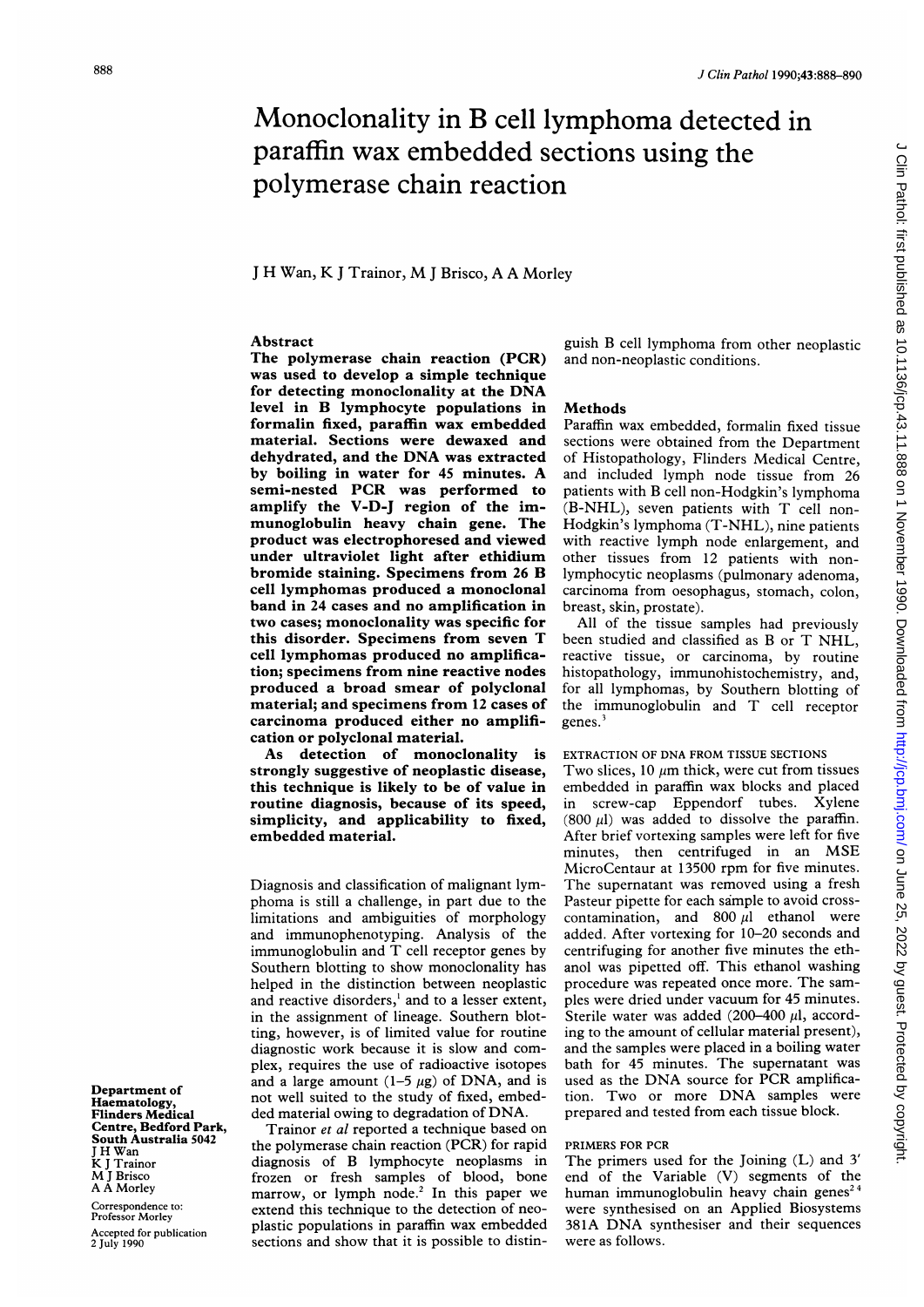

Figure <sup>I</sup> Diagram to show the human immunoglobulin heavy chain gene and the location of the PCR primers: Fr3A, LJH, and VLJH and the sites where various numbers of nucleotides are added at random during B lymphocyte differentiation. V, D, J, and C show the Variable, Diversity, Joining and Constant segments of the gene.

> For the third framework region (at the <sup>3</sup>' end of V):

> Fr3A - - <sup>5</sup>' ACACG GC [C/T] [G/C] T GTATT ACTGT <sup>3</sup>'

For the J region:

LJH --5' TGAGG AGACG GT GACC <sup>3</sup>', or

VLJH - - GTGAC CAGGG T [A/G/C/T] CCT TGGCC CCAG <sup>3</sup>'

Fr3A is based on a consensus sequence from 17 human V-segments,<sup>5</sup> while LJH and VLJH are based on a consensus from the six J regions.6 Use of these primers would be expected to generate a fragment of about 100- 120 kilo base pairs in length (fig 1). The binding site for the VLJH primer is <sup>5</sup>' compared with that for the LJH primer.

#### POLYMERASE CHAIN REACTION TECHNIQUE

The PCR was performed in <sup>a</sup> Perkin-Elmer-Cetus Thermal Cycler. The reaction mix (25  $\mu$ l) contained 0.125  $\mu$ g of each primer, <sup>1</sup> mM each of deoxyadenosine, deoxycytidine, deoxyguanosine, and thymidine triphosphate, 10% v/v dimethyl sulphoxide, 170  $\mu$ g/ml bovine serum albumin (Sigma),  $200 \mu g/ml$ gelatin,  $16.6 \text{ mM}$  ammonium sulphate,. 4.5 mM magnesium chloride, 10 mM  $\beta$ mercaptoethanol and <sup>67</sup> mM TRIS-HCI (pH  $8.8$  at  $25^{\circ}$ C), 0.2 units of Taq polymerase (Amplitaq: Cetus), and a template. Each reaction mix was overlaid with 50  $\mu$ l of light mineral oil (Sigma).



Figure 2 DNA amplified from material from paraffin wax embedded tissue sections to show detection of  $B$  cell non-Hodgkin's lymphoma ( $\tilde{B}$  cell NHL), immunologically reactive tissue, and other neoplasms. The DNAs used for amplification were from  $\overline{\text{NHL}}$  (tracks 1–3); T cell NHL (tracks 4–6); non-neoplastic immunologically re<br>lymph node (tracks 7–9); non-lymphocytic carcinomas (trac outer tracks), with the sizes in base pairs of the bands shown to the right of the figure. y B cell eactive on two

Use of polymerase chain reaction to detect B-cell non-Hodgkin's lymphoma (B-cell NHL) in paraffin wax embedded tissue sections

| Tissue                                                              | Monoclonal<br>band/Total    |  |
|---------------------------------------------------------------------|-----------------------------|--|
| <b>B</b> cell NHL<br>T cell NHL<br>Reactive lymph node<br>Carcinoma | 24/26<br>0/7<br>0/9<br>0/12 |  |
| Total                                                               | 54                          |  |

Samples were scored for the presence of a discrete monoclonal band as exemplified in fig 2, tracks 1-3.

A PCR cycle consisted of annealing for two minutes at 60°C, extension for two minutes at 72°C, and denaturation for two minutes at 94°C. A semi-nested PCR was performed: <sup>a</sup> first round of 30 cycles with primers FR3A and LJH and  $10 \mu l$  of the boiled cellular extract as template; and a second round of 20 cycles with FR3A and VLJH, with 10  $\mu$ l of a 1 in <sup>1000</sup> dilution of the first round PCR as template. Before each round the PCR reaction was heated to 94°C for four minutes, and after each round a final extension step of six minutes at 72°C was performed. Each experiment also contained <sup>a</sup> tube without DNA template (as a negative control), and a tube whose template was DNA from pre-B lymphocyte line Nalm 6, which has its immunological genes rearranged (as <sup>a</sup> positive control). PCR amplified material  $(5 \mu l)$  was electrophoresed in 2% agarose gels in TBE buffer (89 mM TRIS-HCI, <sup>89</sup> mM boric acid, <sup>2</sup> mM ethylene diamise N,N,N',N'-tetra acetic acid) at <sup>100</sup> volts for <sup>90</sup> minutes and the DNA was visualised under short wavelength ultraviolet light after ethidium bromide staining of the gel.

### Results

Figure 2 shows typical examples of the amplified DNA. Tracks 1-3 show the discrete monoclonal band (100-120 base pairs long) of amplified DNA observed in three cases of B-NHL; tracks 4-6 show failure of amplification observed in three cases of T-NHL; tracks 7-9 show the broad smear of polyclonal amplified DNA observed in three cases of reactive lymphadenopathy; and tracks 10-12 show failure of amplification in three cases of carcinoma. The results of all experiments, summarised in the table, show that the detection of one or two discrete bands was absolutely specific for B-NHL, with a sensitivity of  $92\%$ . A diffuse polyclonal smear was seen in all cases of reactive nodes. T-NHL and carcinomas usually gave no amplification but polyclonal material was observed in several cases. The two cases of B-NHL which produced no amplified product were consistently negative on repeated testing.

# **Discussion**

The PCR technique for detection of monoclonality, recently described by Trainor et  $al$ ,<sup>2</sup> is based on the events which occur during immunoglobulin heavy chain gene